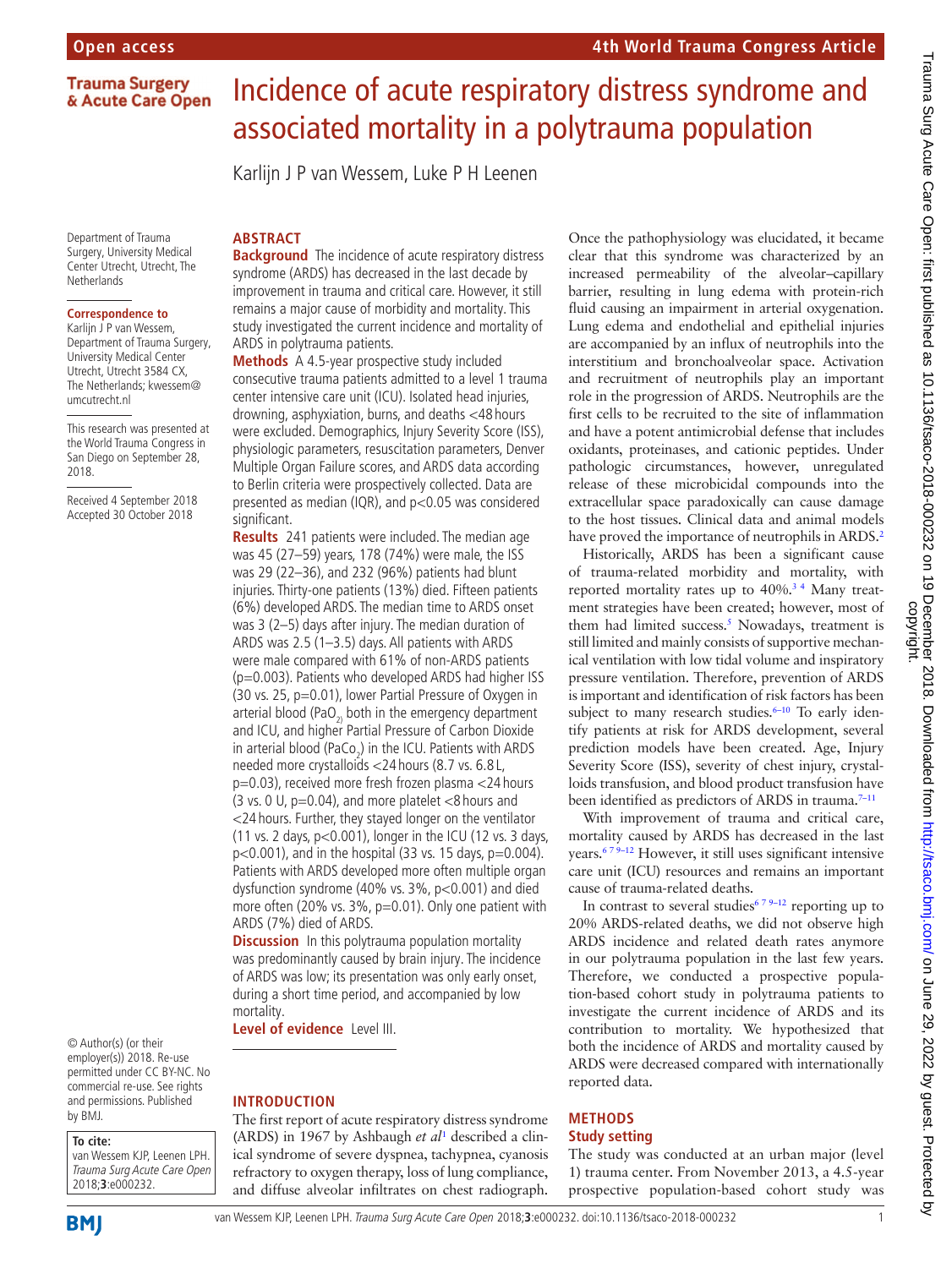undertaken including all consecutive trauma patients who were admitted to the ICU of the University Medical Center Utrecht. This major trauma center is the only level 1 trauma center in the province of Utrecht and covers the central region of the Netherlands with a relatively small, but densely populated service area of 1500 km2 and approximately 1.3 million residents. The service area for neurosurgery facilitates 2.1 million residents. Around 1300 trauma patients with full activation of a trauma team are annually admitted. Approximately 375 of them have multiple injuries (ISS  $>15$ ).<sup>13</sup> Patients included in the study were all admitted to the ICU either directly from the emergency department (ED) or postoperatively after an urgent surgery was performed. Patients <15 years of age, injury caused by asphyxiation, drowning, burns, or isolated traumatic brain injury (TBI) were excluded. Patients who died within 48 hours were excluded as well.

### **Data collection**

All data were prospectively collected and included patient demographics, ISS, shock, and resuscitation parameters. Admission arterial blood gas analysis, coagulation status, and temperature measurements were performed during resuscitation in the ED as part of standard procedures. Arterial blood gas analysis and temperature measurement were repeated on arrival in the ICU. Urinary output was measured the first hour after arrival in the ICU. Blood product (packed red blood cells, fresh frozen plasma [FFP], and platelets [PLT]) use was recorded in the first 24 hours following admission. The Denver Multiple Organ Failure (MOF) scores and the ARDS Berlin criteria were registered daily up until 28 days or discharge from the ICU. The primary outcome was ARDS development. The secondary outcomes were mortality, ventilator days, ICU length of stay, in-hospital length of stay, and multiple organ dysfunction syndrome (MODS).

#### **Definitions**

ARDS was defined by the Berlin criteria; there are three categories of ARDS based on the degree of hypoxemia and ratio of arterial oxygen partial pressure to fractional inspired oxygen (PaO2/FiO2) : grade 1 mild (200 < PaO<sub>2</sub>:FiO<sub>2</sub> ratio ≤300), grade 2 moderate (100 <  $PaO<sub>2</sub>:FiO<sub>2</sub>$  ratio ≤200), and grade 3 severe (PaO<sub>2</sub>:FiO<sub>2</sub> ratio ≤100). Further, bilateral diffuse pulmonary infiltrates (without evidence of heart failure) need to be present on chest X-ray or CT scan[.14](#page-4-6)

MODS was defined by the Denver MOF scores of greater than 3, occurring more than 48 hours after injury.<sup>[9](#page-4-7)</sup> The Denver MOF score was chosen over Sequential Organ Failure Assessment to avoid difficulties by including the Glasgow Coma Scale (GCS) in the organ failure score. GCS score can be challenging to obtain in the trauma patient in the ICU because patients are often sedated and intubated for extended periods. This could negatively influ-ence the central nervous system (CNS) organ failure score.<sup>[15](#page-4-8)</sup>

Urgent laparotomy was defined as a laparotomy that was performed in patients who were transported from the ED directly (or via CT scan) to the operating room (OR).

# **Statistical analysis**

Data were analyzed using IBM SPSS Statistics V.25.0. Graphs were prepared with GraphPad Prism V.7.02 (San Diego, CA, USA). Results are presented as median and IQR. Comparison of variables was done using Kruskal-Wallis test or Pearson's χ<sup>2</sup> test in dichotomous data. Variables with univariate statistical significance of less than 0.05 were included in a multivariate logistic regression analysis. These variables were analyzed with

backward stepwise selection to identify independent risk factors for ARDS and presented as ORs and 95% CIs. Statistical significance was defined as  $p < 0.05$ .

# **Results**

During the 4.5-year study period, 241 trauma patients who were admitted to the ICU and survived 48 hours were included. A hundred and eighteen patients (49%) were intubated prehospitally, 65 in the ED (27%), 50 in the OR (21%), 2 in the ICU (1%), and 6 were not intubated at all (2%). A hundred and twenty (50%) of them were directly admitted to the ICU and 121 patients (50%) were transported to the OR for surgery straight from the ED and were admitted to the ICU postoperatively. Seventy-four percent of the population were male with a median age of 45 (27–59) years. They sustained predominantly blunt injuries (96%) and had a median ISS of 29 (22–36). Even though patients with isolated TBI were excluded, the median Abbreviated Injury Scale (AIS) score of the head was  $3.^{1-4}$  Twenty-five percent of patients underwent an urgent laparotomy and 75 (31%) had a pelvic fracture [\(table](#page-2-0) 1).

Patients stayed on the ventilator for 7 (3–12) days. They spend 8 (4–14) days in the ICU and 23 (14–34) days in the hospital. Fifteen patients (6%) developed ARDS, 76 developed MODS (32%), and 31 (13%) died [\(table](#page-2-0) 1). Death in 24 patients was caused by brain injury (77%), 3 patients with high cervical spine injury failed to wean from the ventilator (10%), 1 patient died of MODS (3%), 1 patient died of sepsis (3%), 1 patient due to cardiac arrest (3%), and 1 patient died of ARDS (3%) after freshwater submersion.

Fifteen patients (6%) developed ARDS and 66 (27%) did not develop ARDS nor signs of acute hypoxic respiratory failure (AHRF). The remaining 160 patients all developed some degree of AHRF, but without bilateral infiltrates on chest imaging. Since the presence of bilateral infiltrates is part of the definition of ARDS, these patients were excluded from further analysis.

#### **Subanalysis of patients with ARDS**

Patients who developed ARDS were more often male (100% vs. 61%, p=0.003). Patients with ARDS had higher ISS (30 [26–41] vs. 25 [19–29], p=0.01) and AIS score of the chest (4  $[3-4]$  vs. 3  $[1-3]$ ,  $p=0.04$ ) than patients who did not develop ARDS [\(table](#page-2-0) 1). There was no difference in systolic blood pressure, diastolic blood pressure, temperature, hemoglobin, leukocyte count, and prothrombin time between patients who later developed ARDS and patients who did not ([table](#page-2-1) 2). However, patients who later developed ARDS had lower oxygen levels both on arrival in the ED and ICU, lower pH, higher  $\text{PaCo}_2^{\text{}}$ , and lower saturation on arrival in the ICU [\(table](#page-2-1) 2). Interestingly, base deficit (BD) was similar between both groups, suggesting the acidosis had a respiratory origin.

There was no difference in intubation location between both groups (p=0.48). Further, future patients with ARDS received more crystalloids <24 hours (8.7 [5.9–12.8] vs. 6.8 [3.3–9.5] L,  $p=0.03$ ), more units of FFP <24 hours (3 [0–4] vs. 0 [0–2] U,  $p=0.04$ ), and more PLT <8 hours (0 [0-1] vs. 0 [0-0] U,  $p=0.01$ ) and <24 hours (0 [0–2] vs. 0 [0–0] U,  $p=0.02$ ; [table](#page-2-0) 1). Patients with ARDS developed MODS more often than patients without ARDS (40% vs. 2%,  $p<0.001$ ; [table](#page-2-0) 1). They stayed longer on the ventilator  $(11 [6–17] \text{ vs. 2 } [1–3] \text{ days, p} < 0.001)$ , in the ICU  $(12 [8-19] \text{ vs. } 3 [2-4] \text{ days}, p < 0.001)$ , and in the hospital (33 [14-43] vs. 15 [10-23] days, p<0.001). Patients who developed ARDS died more often  $(20\% \text{ vs. } 3\%, \text{ p}=0.01;$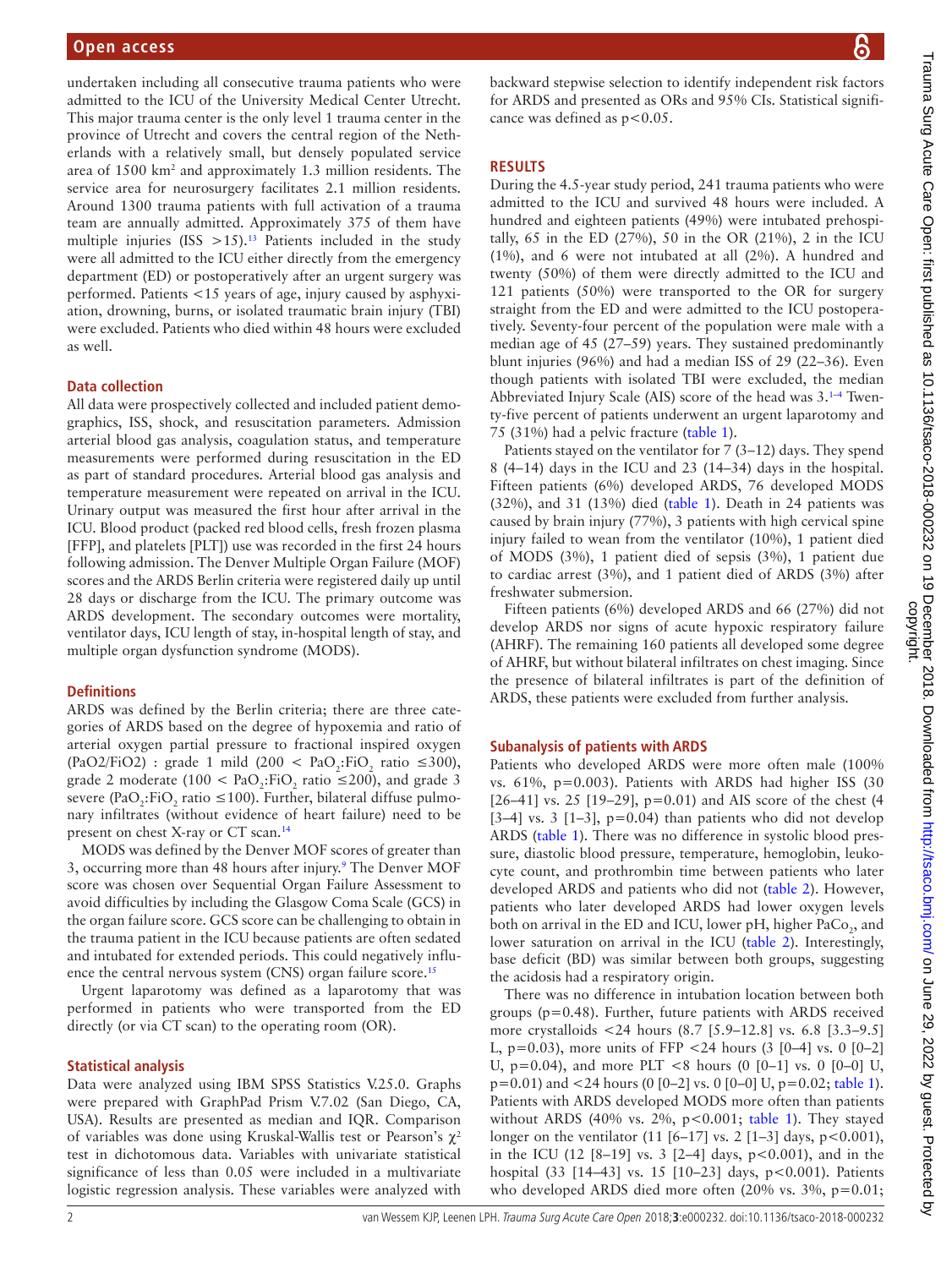<span id="page-2-0"></span>

|            | <b>Table 1</b> Patient demographics, resuscitation, and outcome |
|------------|-----------------------------------------------------------------|
| parameters |                                                                 |

|                            | <b>Total cohort</b><br>$(n=241)$ | <b>No ARDS</b><br>$(n=66)$  | <b>ARDS</b><br>$(n=15)$ | P value    |
|----------------------------|----------------------------------|-----------------------------|-------------------------|------------|
| Demographics               |                                  |                             |                         |            |
| Age (years)                | 45 (27-59)                       | 37 (23-56)<br>38 (25 - 58)  |                         | 0.67       |
| Gender (% male)            | 178 (74)                         | 40 (61)                     | 15 (100)                | $0.003*$   |
| MOI (% blunt)              | 232 (96)                         | 62 (94)<br>15 (100)         |                         | 0.33       |
| <b>ISS</b>                 | $29(22 - 36)$                    | 25 (19-29)<br>$30(26 - 41)$ |                         | $0.01*$    |
| AIS head                   | $3(1-4)$                         | $3(0-4)$<br>$2(0-4)$        |                         | 0.13       |
| AIS face                   | $0(0-2)$                         | $0(0-1)$<br>$0(0-2)$        |                         | 0.70       |
| AIS chest                  | $3(2-4)$                         | $3(1-3)$<br>$4(3-4)$        |                         | $0.04*$    |
| AIS abdomen                | $1(0-3)$                         | $1(0-2)$<br>$2(0-3)$        |                         | 0.57       |
| AIS extremities/<br>pelvis | $2(1-3)$                         | $2(0-3)$                    | $3(0-3)$                | 0.20       |
| AIS external               | $0(0-1)$                         | $0(0-1)$                    | $1(0-1)$                | 0.62       |
| Pelvic fracture            | 75 (31)                          | 21(32)                      | 4(27)                   | 0.70       |
| Urgent laparotomy          | 61(25)                           | 16(24)<br>6(40)             |                         | 0.22       |
| Resuscitation              |                                  |                             |                         |            |
| Crystalloids (L)           |                                  |                             |                         |            |
| <8 hours                   | $4.7(2.6 - 6.5)$                 | 4.5 (1.5–5.9)               | $4.9(2.0 - 7.0)$        | 0.33       |
| $<$ 24 hours               | $7.6(5.3 - 10.4)$                | $6.8(3.3-9.5)$              | $8.7(5.9-12.8)$         | $0.03*$    |
| PRBC (U)                   |                                  |                             |                         |            |
| <8 hours                   | $1(0-4)$                         | $0(0-3)$                    | $3(0-7)$                | 0.18       |
| $<$ 24 hours               | $1(1-6)$                         | $1(0-3)$                    | $3(0-9)$                | 0.24       |
| FFP (U)                    |                                  |                             |                         |            |
| <8 hours                   | $0(0-4)$                         | $0(0-2)$                    | $2(0-4)$                | 0.05       |
| $<$ 24 hours               | $0(0-5)$                         | $0(0-2)$                    | $3(0-4)$                | $0.04*$    |
| $PLT(U)$ †                 |                                  |                             |                         |            |
| $<$ 8 hours                | $0(0-0)$                         | $0(0-0)$                    | $0(0-1)$                | $0.01*$    |
| $<$ 24 hours               | $0(0-1)$                         | $0(0-0)$                    | $0(0-2)$                | $0.02*$    |
| <b>Outcome</b>             |                                  |                             |                         |            |
| Ventilator days            | $7(3-12)$                        | $2(1-3)$                    | $11(6-17)$              | $< 0.001*$ |
| ICU-LOS (days)             | $8(4-14)$                        | $3(2-4)$                    | $12(8-19)$              | $< 0.001*$ |
| H-LOS (days)               | 23 (14-34)                       | $15(10-23)$                 | 33 (14-43)              | $0.004*$   |
| <b>MODS</b>                | 76 (32)                          | 2(3)                        | 6(40)                   | $< 0.001*$ |
| Mortality                  | 31 (13)                          | 2 (3)                       | 3(20)                   | $0.01*$    |

Data are expressed as median (IQR) or absolute number (%).

\*Statistically significant.

†1 unit of platelets contains five donors.

AIS, Abbreviated Injury Scale; ARDS, Acute Respiratory Dysfunction Syndrome; FFP, fresh frozen plasma; H-LOS, hospital length of stay;ICU-LOS, intensive care unit length of stay; ISS, Injury Severity Score; MODS, Multiple Organ Dysfunction Syndrome; MOI, mechanism of injury; PLT, platelet; PRBC, packed red blood cells.

[table](#page-2-0) 1). Eight of 15 patients with ARDS developed grade 3 severe ARDS and 7 developed grade 2 moderate ARDS.

In multivariate analysis only MODS,  $PaO<sub>2</sub>$  in the ICU, and crystalloids <24 hours were independent predictors of ARDS ([table](#page-2-2) 3). Additionally, a stepwise logistic regression with backward selection (parameters out if p<0.05) was performed. The backward stepwise logistic regression showed the highest Nagelkerke R square (0.61) if all parameters were included.

Time to ARDS onset was early after trauma; ARDS developed 3 (2–5) days from injury with a length of 2.5 (1–3.5) days ([figure](#page-3-0) 1). Six patients had ARDS for more than 3 days and five patients had ARDS for more than 3 consecutive days ([figure](#page-3-1) 2).

The incidence of ARDS decreased over time even though ISS did not change in this period. In the first year of the studied <span id="page-2-1"></span>**Table 2** ED and ICU parameters comparing patients who developed  $ADDC$  and patients

| AND and patients who did not     |                            |                         |          |  |  |  |  |  |
|----------------------------------|----------------------------|-------------------------|----------|--|--|--|--|--|
|                                  | <b>No ARDS</b><br>$(n=66)$ | <b>ARDS</b><br>$(n=15)$ | P value  |  |  |  |  |  |
| ED parameters                    |                            |                         |          |  |  |  |  |  |
| SBP (mm Hq)                      | 125 (110-137)              | 114 (105-136)           | 0.58     |  |  |  |  |  |
| DBP (mm Hq)                      | 78 (65-85)                 | 70 (59-90)              | 0.47     |  |  |  |  |  |
| Hb (mmol/L)                      | $8.2(7.5-9.0)$             | $8.0(7.0-9.5)$          | 0.68     |  |  |  |  |  |
| Leukocytes (x10 <sup>9</sup> /L) | 15.9 (11.2-19.8)           | 20.4 (11.4-22.4)        | 0.82     |  |  |  |  |  |
| Platelets (x10 <sup>9</sup> /L)  | 249 (203-296)              | 227 (191-251)           | 0.19     |  |  |  |  |  |
| PT                               | $15.1(14.3 - 17.1)$        | $17.6(14.4 - 21.6)$     | 0.06     |  |  |  |  |  |
| рH                               | 7.34 (7.29-7.39)           | 7.30 (7.24-7.37)        | 0.21     |  |  |  |  |  |
| PaCO <sub>2</sub> (mm Hg)        | 44 (39-50)                 | 48 (42 - 53)            | 0.10     |  |  |  |  |  |
| PaO <sub>2</sub> (mm Hg)         | 259 (126-356)              | 186 (79-254)            | $0.03*$  |  |  |  |  |  |
| BD (mmol/L)                      | $2.0(0.5-6.0)$             | $4.0(0.0 - 6.0)$        | 0.59     |  |  |  |  |  |
| Saturation (%)                   | 100 (99-100)               | 100 (94-100)            | 0.12     |  |  |  |  |  |
| <b>ICU</b> parameters            |                            |                         |          |  |  |  |  |  |
| SBP (mm Hq)                      | 123 (108-137)              | 134 (110-146)           | 0.24     |  |  |  |  |  |
| DBP (mm Hq)                      | 68 (54-78)                 | 62 (50-70)              | 0.11     |  |  |  |  |  |
| Temperature (°C)                 | 35.2 (34.5-35.9)           | 35.9 (34.9-36.2)        | 0.96     |  |  |  |  |  |
| Hb (mmol/L)                      | $7.7(6.8 - 8.5)$           | $7.3(6.5 - 7.9)$        | 0.47     |  |  |  |  |  |
| рH                               | 7.34 (7.32-7.40)           | 7.30 (7.26-7.36)        | $0.04*$  |  |  |  |  |  |
| PaCO <sub>2</sub> (mm Hg)        | $42(37-46)$                | 49 (44 - 56)            | $0.002*$ |  |  |  |  |  |
| PaO <sub>2</sub> (mm Hg)         | 173 (127-196)              | 116 (94-160)            | $0.002*$ |  |  |  |  |  |
| BD (mmol/L)                      | $2.5(0.5-5.9)$             | $2.8(1.2 - 5.5)$        | 0.78     |  |  |  |  |  |
| Sat (%)                          | 99 (98-99)                 | 98 (95-99)              | $0.003*$ |  |  |  |  |  |
| <b>UO</b> (mL)                   | 125 (80-300)               | 78 (40-235)             | 0.11     |  |  |  |  |  |
|                                  |                            |                         |          |  |  |  |  |  |

Data are expressed as median (IQR). \*Statistically significant.

ARDS, acute respiratory distress syndrome; BD, Base Deficit; DBP, diastolic blood pressure; ED, emergency department; Hb, hemoglobin; ICU, intensive care unit; PT, prothrombin time; PaCO2, Partial Pressure of Carbon Dioxide in Arterial Blood; PaO2, Partial Pressure of Oxygen in Arterial Blood; SBP, systolic blood pressure; Sat, saturation; UO, urinary output first hour in ICU.

period, 43 polytrauma patients were included, of whom 7 (16%) developed ARDS, whereas in the following years the incidence of ARDS decreased to approximately 5% in 2015 and 2016, and even further to 3.7% and 3.0%, respectively, in 2017 and in the first 6 months in 2018 ([figure](#page-3-2) 3).

<span id="page-2-2"></span>

| Table 3                | <b>Multivariate analysis: ARDS</b> |          |        |                  |  |  |
|------------------------|------------------------------------|----------|--------|------------------|--|--|
| Variable               | <b>B</b> coefficient               | P value  | 0R     | 95% CI           |  |  |
| <b>ISS</b>             | 0.055                              | 0.210    | 1.056  | 0.970 to 1.151   |  |  |
| <b>MODS</b>            | 2.676                              | $0.023*$ | 14.531 | 1.436 to 146.986 |  |  |
| AIS Chest              | 0.299                              | 0.496    | 1.257  | 0.651 to 2.428   |  |  |
| PaO, ED                | 0.001                              | 0.847    | 1.001  | 0.993 to 1.009   |  |  |
| $PaCO,$ $ICU$          | $-0.022$                           | 0.235    | 0.978  | 0.944 to 1.014   |  |  |
| $PaO,$ $ICU$           | $-0.038$                           | $0.021*$ | 0.963  | 0.933 to 0.994   |  |  |
| $FFP < 24$ hours       | $-0.107$                           | 0.328    | 0.898  | 0.725 to 1.113   |  |  |
| Crystalloids <24 hours | 0.000                              | $0.026*$ | 1.000  | 1.000 to 1.001   |  |  |
| Constant               | $-0.391$                           | 0.861    | 0.676  |                  |  |  |

\*Statistically significant.

AIS, Abbreviated Injury Score; ARDS, acute respiratory distress syndrome; ED, emergency department; FFP, fresh frozen plasma; ICU, intensive care unit; ISS, Injury Severity Scale; MODS, multiple organ dysfunction syndrome.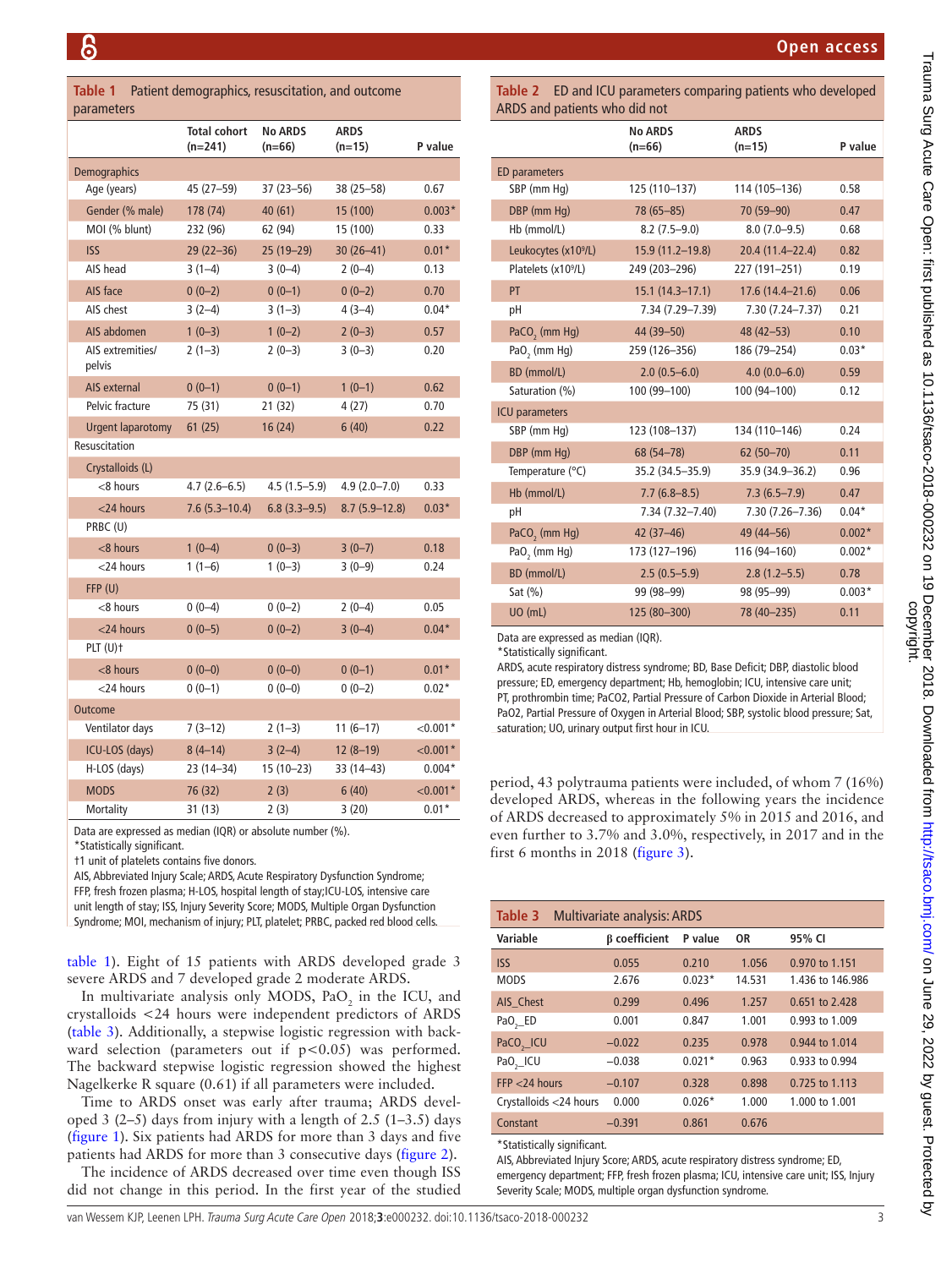

<span id="page-3-0"></span>**Figure 1** Day of acute respiratory distress syndrome onset.

Only 1 of 15 patients with ARDS (7%) died of ARDS. He developed severe ARDS (lowest  $PaO<sub>2</sub>:FiO<sub>2</sub>$  ratio was 40) 3 days after massive aspiration after freshwater submersion after a motor vehicle crash with brain injury and several cervical spine fractures. He had ARDS for 4 days with the lowest  $PaO_2$ :FiO<sub>2</sub> ratio of 40, and despite venovenous extracorporeal life support he died 7 days after admission. Further, two other patients died while having ARDS; one patient suffered from multiple injuries including severe brain injury and treatment was withdrawn as it was considered medically futile. The other patient failed to wean from the ventilator after C2 cervical spine injury with myelum contusion resulting in tetraplegia.

#### **Discussion**

In this population of severely injured patients, the incidence of ARDS was 6%. Only one patient with ARDS died of ARDS (7%). Patients with ARDS still used significantly more resources than non-ARDS patients, with longer ventilator days and more days in the ICU and in the hospital. In this cohort of severely injured polytrauma patients, the incidence of ARDS was low and the length of ARDS was decreased with low ARDS-related mortality.

The overall in-hospital mortality was 17% and predominantly caused by brain injury and/or spinal cord injury. This mortality rate is comparable with reports in the literature; however, the percentage of brain/spinal cord injury-related deaths was higher than most reports about cause of death in polytrauma[.16 17](#page-4-10) This could be partly explained by the fact that our level 1 trauma center is the only referral center for brain and spinal cord injury in the state. $13$ 



<span id="page-3-1"></span>**Figure 2** Duration of acute respiratory distress syndrome (ARDS) measured in total days during admission and in consecutive days.



75

<span id="page-3-2"></span>**Figure 3** Incidence of acute respiratory distress syndrome (ARDS) in time related to Injury Severity Score (ISS).

total polytrauma patients - ARDS patients  $\pm$  ISS

To clarify low ARDS mortality rates, one could debate that patients did not die of ARDS because they already died due to brain injury. However, time to death was 9 (7–16) days and time to ARDS onset was 3 days with a length of 2.5 days. Further, besides one patient who died of ARDS, only two other deceased died while having ARDS. Generally, ARDS was treated before the patients died, so this does not explain the low ARDS mortality rates in our cohort.

Both the incidence of ARDS and ARDS-related mortality in our cohort were lower than other reported studies.<sup>10 12 18</sup> Further, the duration of ARDS was short (median 2.5 days), with 7 days on the ventilator and 8 days in ICU. This is also lower compared with other studies.<sup>10 12 18</sup>

This studied population was different compared with most North American studies; our cohort almost exclusively consisted of blunt injuries caused by motor vehicle crash and falls from height in a relatively small service area with short transport times. In this polytrauma population parameters such as blood pressure and hemoglobin were within normal ranges on arrival in the ED. One could argue that these patients were not severely injured at all. This is contradicted by the fact that patients were mildly acidotic and coagulopathic on arrival. Further, they had an ISS of 29, 31% had a pelvic fracture, 25% needed an urgent laparotomy, 11% received massive transfusion, and they were all admitted to the ICU since that was one of the inclusion criteria. The studied cohort included the sickest trauma patients admitted to our major trauma center. This phenomenon in which severely injured patients in smaller service areas with short transport times do not have deranged physiologic parameters on arrival in the ED has been described earlier.<sup>1920</sup> These patients do not have the time to deteriorate, because they are in the hospital before blood pressure, BD, and hemoglobin will change distinctly. This early reversal of shock however does not prevent the development of ARDS. Possibly, it does explain the attenuation of the syndrome. It is likely that this attenuation of ARDS could also be attributed by a combination of several improvements in trauma and critical care in the last decades, such as improved prehospital care, hemostatic resuscitation, damage control surgery, and lung protective ventilation.

Many research groups have identified predictors for ARDS such as age, ISS, and resuscitation parameters.<sup>10 12 21-23</sup> Predictors for ARDS in this study were  $PaO<sub>2</sub>$  in the ICU, administration of crystalloids <24 hours, and MODS. Patients who developed ARDS received more crystalloids and blood products. This is consistent with previously published studies demonstrating